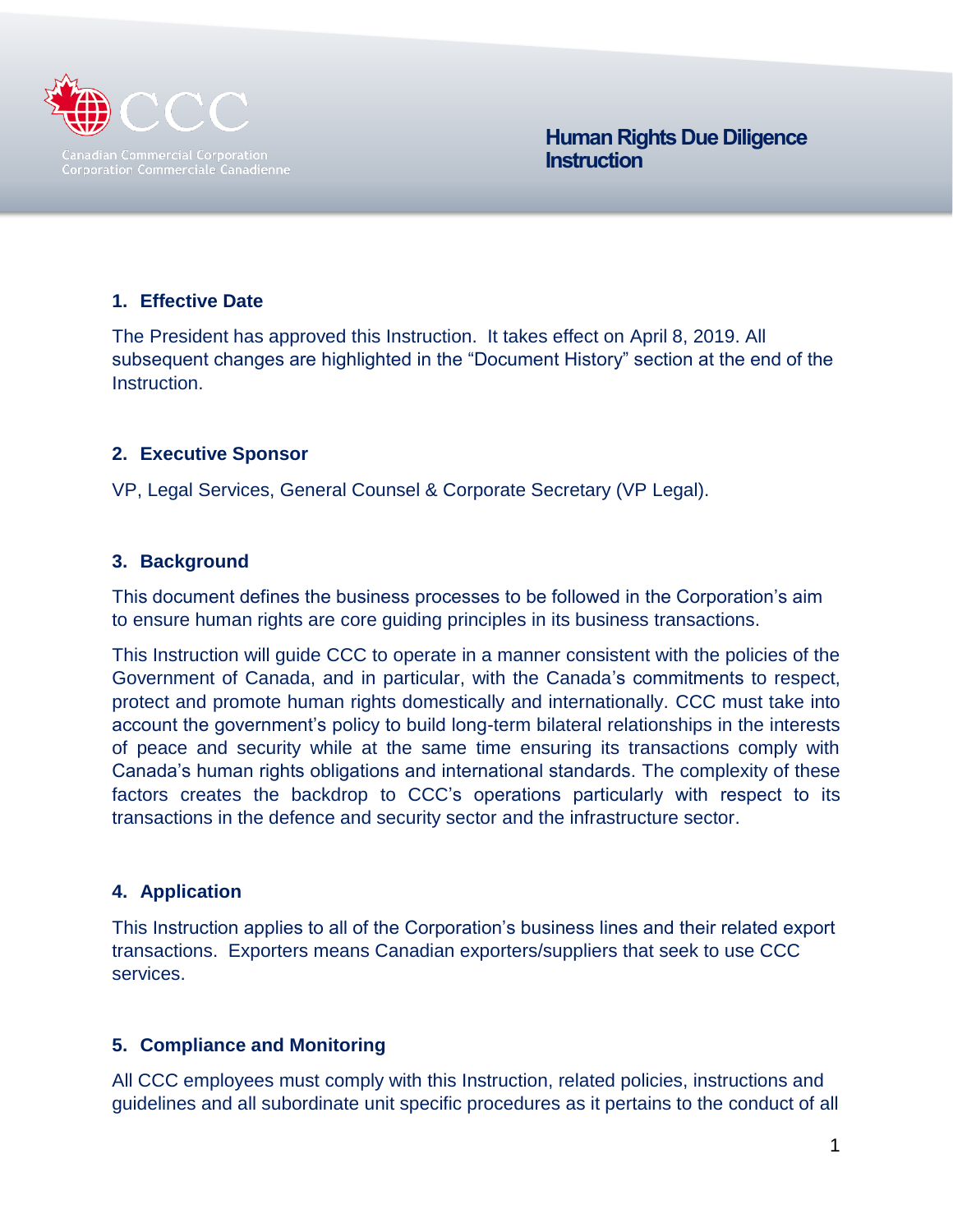CCC operations. It is incumbent upon each employee to know and abide by the content of this Instruction. Further, it is the responsibility of their respective Managers and Executive to ensure that:

- All employees are made aware of the policies, instructions, guidelines and procedures that govern daily work activities, especially during the orientation phase of a new employee or an employee transferred from another business unit within CCC:
- All employees are continuously monitored in the application of all relevant policies, instructions and procedures during the conduct of daily business operations; and,
- Cyclical review of policies, instructions, guidelines and procedures take place as defined in the Policy Governance Framework; and that any resultant amendments or amendments otherwise derived from lessons learned be forwarded to VP, Corporate Services, & Chief Financial Officer (CS&CFO) for overall policy suite reconciliation.

## **6. Context**

- 6.1 Forming part of the larger Responsible Business Conduct (RBC) Framework, this document defines the business processes to be followed in the Corporation's aim to ensure CCC's business practices have human rights as core guiding principles. Through incorporating human rights into the transactional due diligence and risk assessments, the Corporation seeks to identify, prevent or mitigate human rights impacts in CCC transactions. CCC also seeks to promote cooperation, transparency and responsible action in international trade with respect to human rights both with its exporters and with foreign government buyers.
- 6.2 The Corporation is committed to meeting its responsibility to respect human rights and establish processes to assess human rights impacts in accordance with the standards and criteria in *The UN Guiding Principles on Business and Human Rights*, the *OECD guidelines for Multinational Enterprises* and the United Nations *Arms Trade Treaty (ATT)*, with Canada's accession through *Bill C-47*.
- 6.3 This Instruction is designed to ensure that CCC establishes and ensures the effectiveness of its human rights due diligence process to account for human rights impacts that may be affected by its transactions. This Instruction parallels the Integrity Compliance Instruction and Integrity Compliance Guidelines and complements the assessments and work of the Corporation in the field of antibribery and corruption.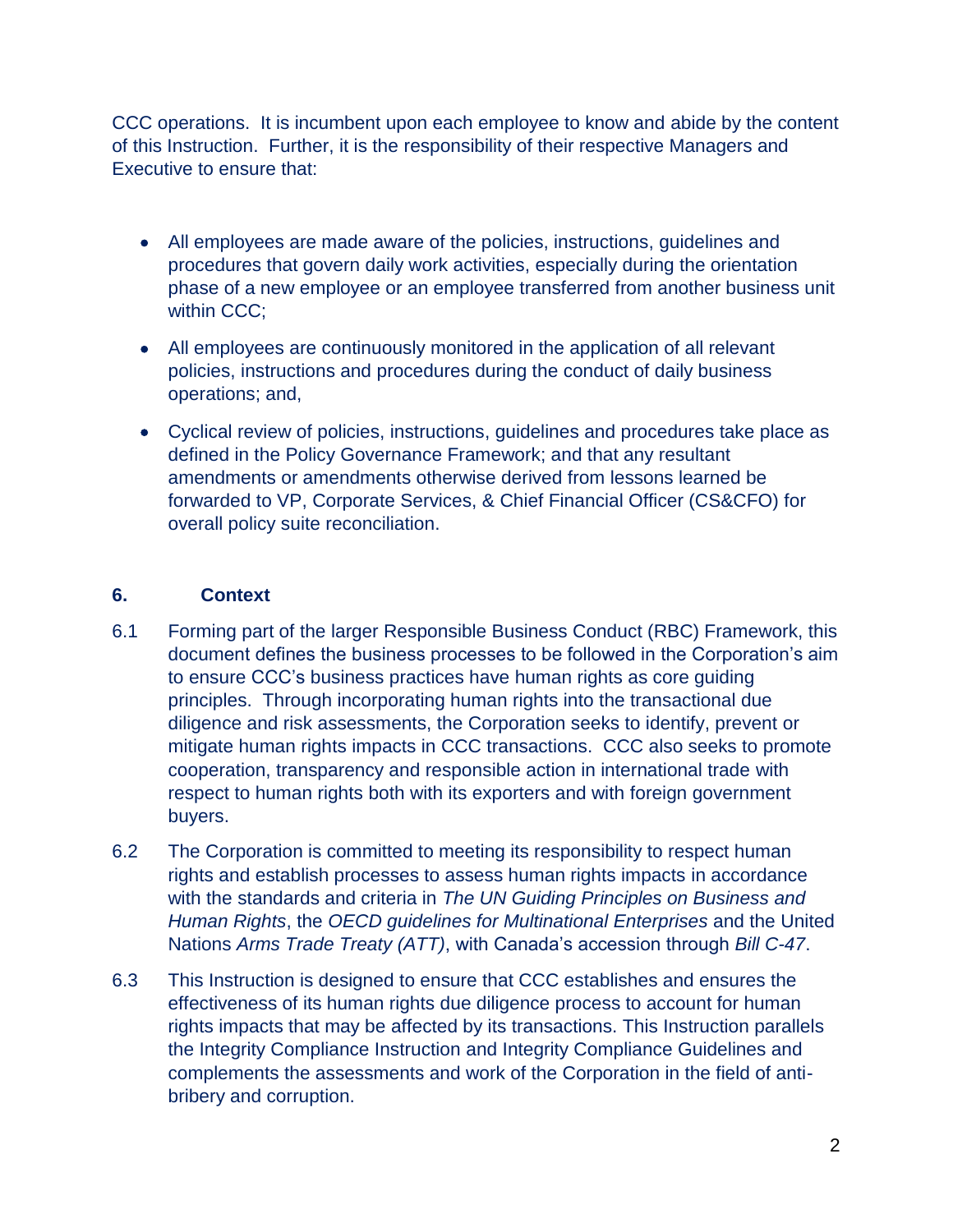## **7. Instruction Requirements**

## 7.1 CCC Human Rights Committee – Role:

- 7.1.1 The Corporation shall establish a Human Rights Committee (HRC) composed of cross-functional representatives from across the Corporation to review human rights issues, perform due diligence on transactions, and to make recommendations for policy, practice, procedures and control improvements to management. The HRC reports to the Risk and Opportunities Committee (ROC) comprised of CCC's senior management. This group, in turn, reports to the Board of Directors that has oversight and provides governance for CCC policies involving Responsible Business Conduct policies, practices and processes.
- 7.1.2 The HRC is responsible for ensuring human rights due diligence is completed for all transactions that contain a human rights trigger. Triggers for assessment include transactions involving:
	- o Defence or security goods or technology (including cyber technology);
	- o Buyer/end-user is the military, police, security or armed forces;
	- o The mandate of the buyer raises human rights concerns; and
	- o Infrastructure transactions.

## 7.2 Human Rights Due Diligence

The human rights due diligence process includes the following steps:

- 7.2.1 The Integrity Compliance Instruction includes a Due Diligence Questionnaire for each line of business of the Corporation. The questionnaire includes a section aimed at assessing the human rights risk of the transaction. The following categories (not meant to be exhaustive) are included in the document:
	- o Product/Project
	- o Buyer/End-User/End-Use
	- o Litigation History (human rights/labour rights)
	- o Exporter/Buyer Governance (Policies and Practices)
	- o Human Rights Risk and (re)Mediation Management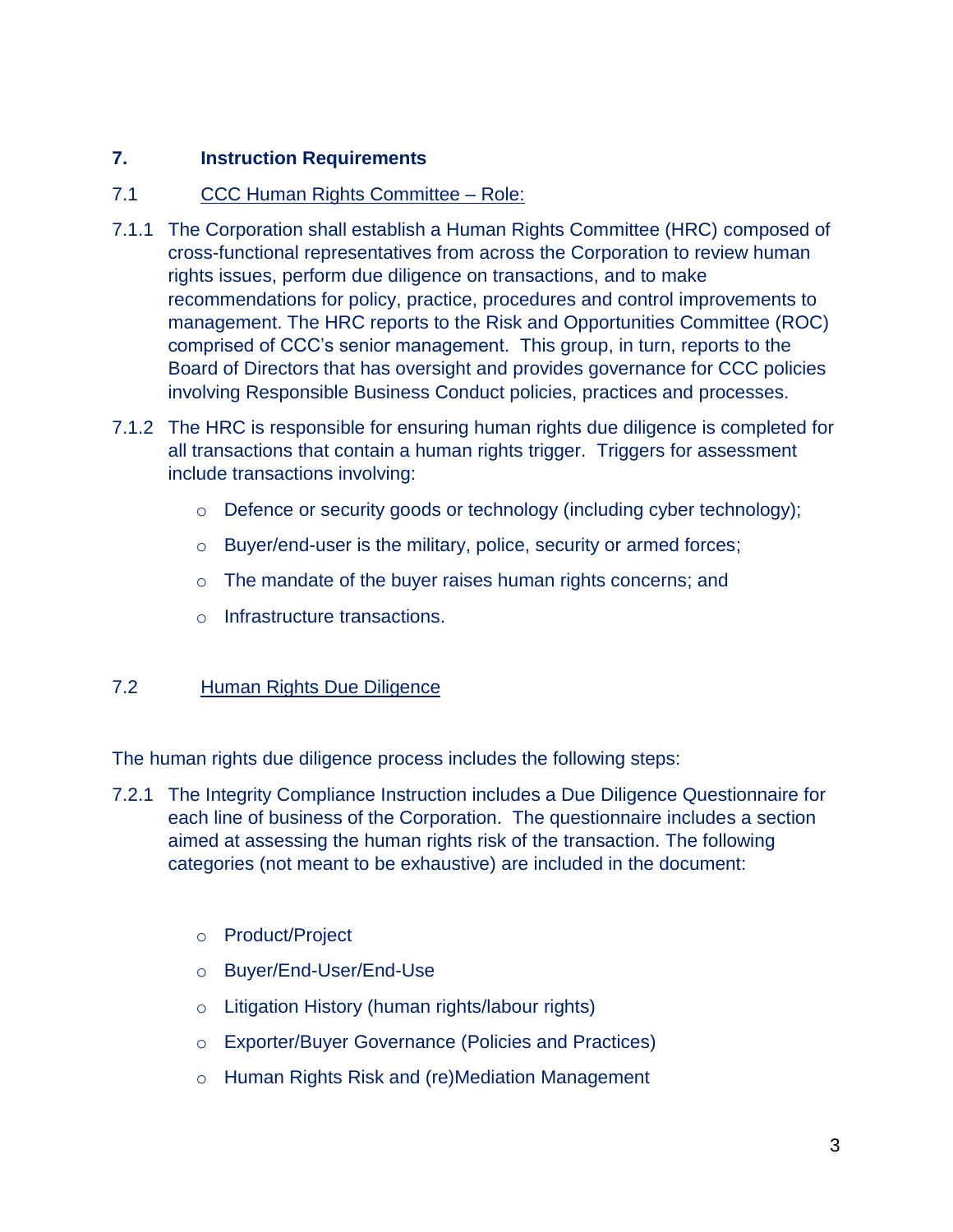o Disclosure

The Due Diligence Questionnaire contains a "Certificate of Compliance" which must be signed by a senior officer of the Exporter. The Certificate of Compliance contains a declaration / certification in regards to the accuracy of the responses.

- 7.2.2 The information provided in 7.2.1 above, is provided in a timely fashion to CCC's HRC. The information provided by the Exporter will be reviewed, verified and supplemented by information from the project officer, manager and/or director and the Government of Canada (Global Affairs Canada, the Department of National Defence etc.), as appropriate. All responses provided will be assessed by the HRC for a determination of findings, risks and possible human rights impacts using the Human Rights Due Diligence Guidelines. At the initial stages of a pursuit, the HRC will outline its findings to the Risk and Opportunities Committee (ROC). As the pursuit progresses, the findings, risk assessment, impacts and recommendations of the HRC will be updated, monitored and reported to the Project Officers and ROC throughout the life cycle of the project.
- 7.2.3 Recognizing that CCC's involvement in the defence and security sector is informed by the direction and policy of the Government of Canada, CCC will consult with Global Affairs Canada for its sensitive defence sector transactions. CCC will rely on Global Affairs Canada to provide information from its subject matters experts on:
	- $\circ$  The country (including the region if relevant) in question including human rights findings;
	- o The foreign government buyer and end user as applicable;
	- o The human rights record of the foreign government buyer and enduser;
	- o Export controls applicable to the transactions;
	- o The policy of the Government of Canada with respect to the bilateral relationship as relevant to this transaction; and
	- $\circ$  Other relevant information that would impact a decision to proceed or not to proceed with a transaction or other action.
- 7.2.4 CCC will inform the Minister's office of any sensitive transactions. CCC will engage with the Minister's office and his department to ensure a mutual understanding of which types of transactions constitute sensitive transactions.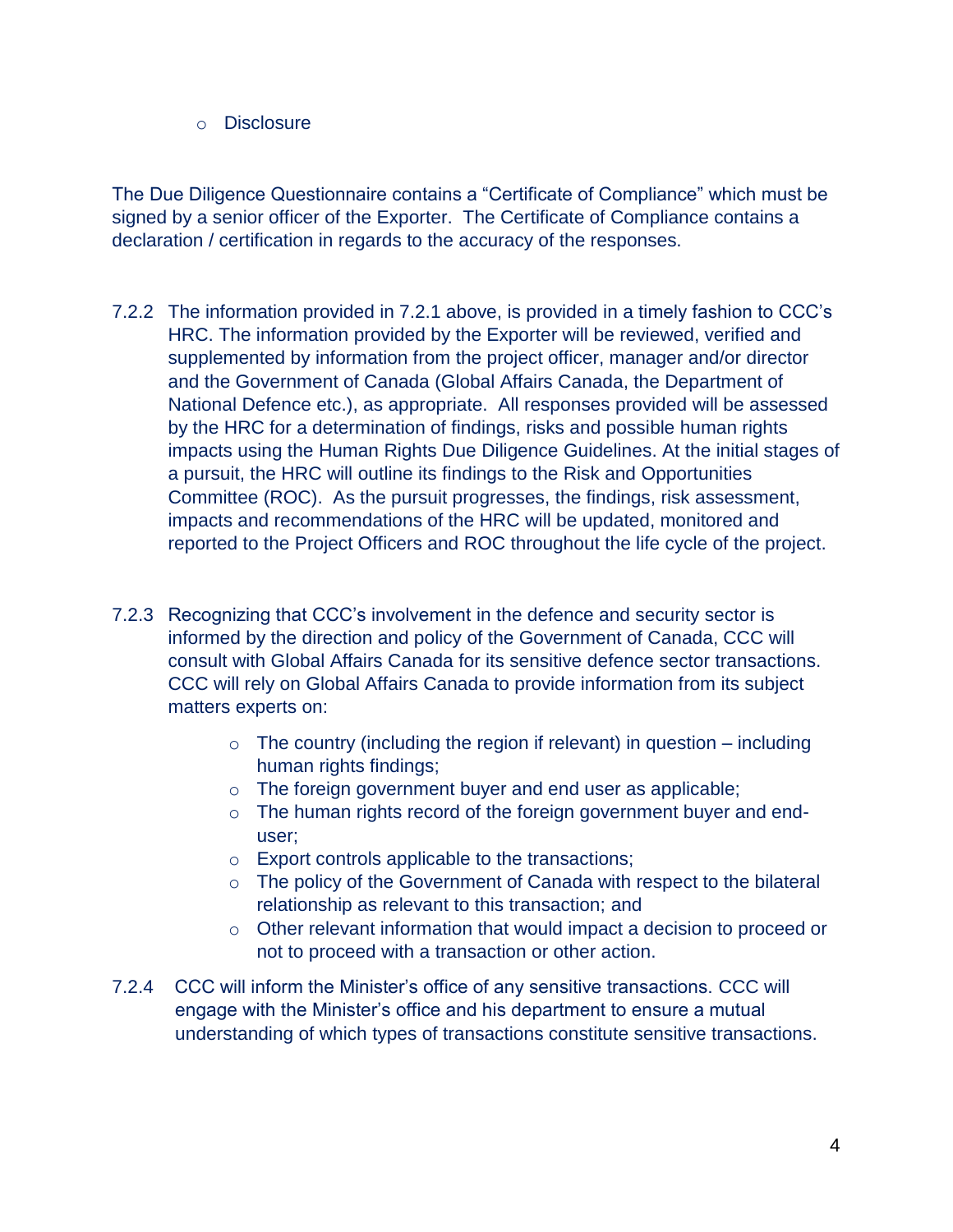7.2.5 The VP Legal is responsible for ensuring the form and content of the Due Diligence Questionnaire and the Human Rights Due Diligence Guidelines are relevant and up-to-date and includes input from the VP, BD&S, VP D&CM and VP CS&CFO. With the recommendation of the HRC, ROC may approve changes to the Human Rights Due Diligence Questionnaire and Human Rights Due Diligence Guidelines, as required.

### 7.4 **Certification of Projects - Triggering Human Rights Due Diligence**

- 7.4.1 All involved officers are responsible for ensuring a project will not receive certification until the human rights due diligence is completed in a satisfactory manner, updated when necessary and reported to ROC. Current and expired due diligence documentation associated with a project file will be retained by the HRC.
- 7.4.2 Prior to contract signature and as part of the certification process, the HRC will make recommendations that may include representations or commitments from the Exporter and/or buyer/end-user regarding responsible business conduct and human rights.

## **7.5 Contract Management - Monitoring of the Project:**

All CCC employees, in conjunction with the HRC, are responsible for ensuring that:

7.5.1 Once the project is underway, human rights risk mitigation remains active and vigilant according to the requirements specific in the certification. Where monitoring reveals issues of concern, those issues will be addressed promptly with sensitive issues being reported to HRC, ROC, the Board and the Minister as warranted.

## **7.6 Training:**

The VP Legal, VP BD&S, VP CS and CFO and VP D&CM are responsible for ensuring that:

7.6.1 All CCC employees are provided with a training session on this Instruction and the subject of human rights in general when assuming a position for the first time and on a recurring annual basis.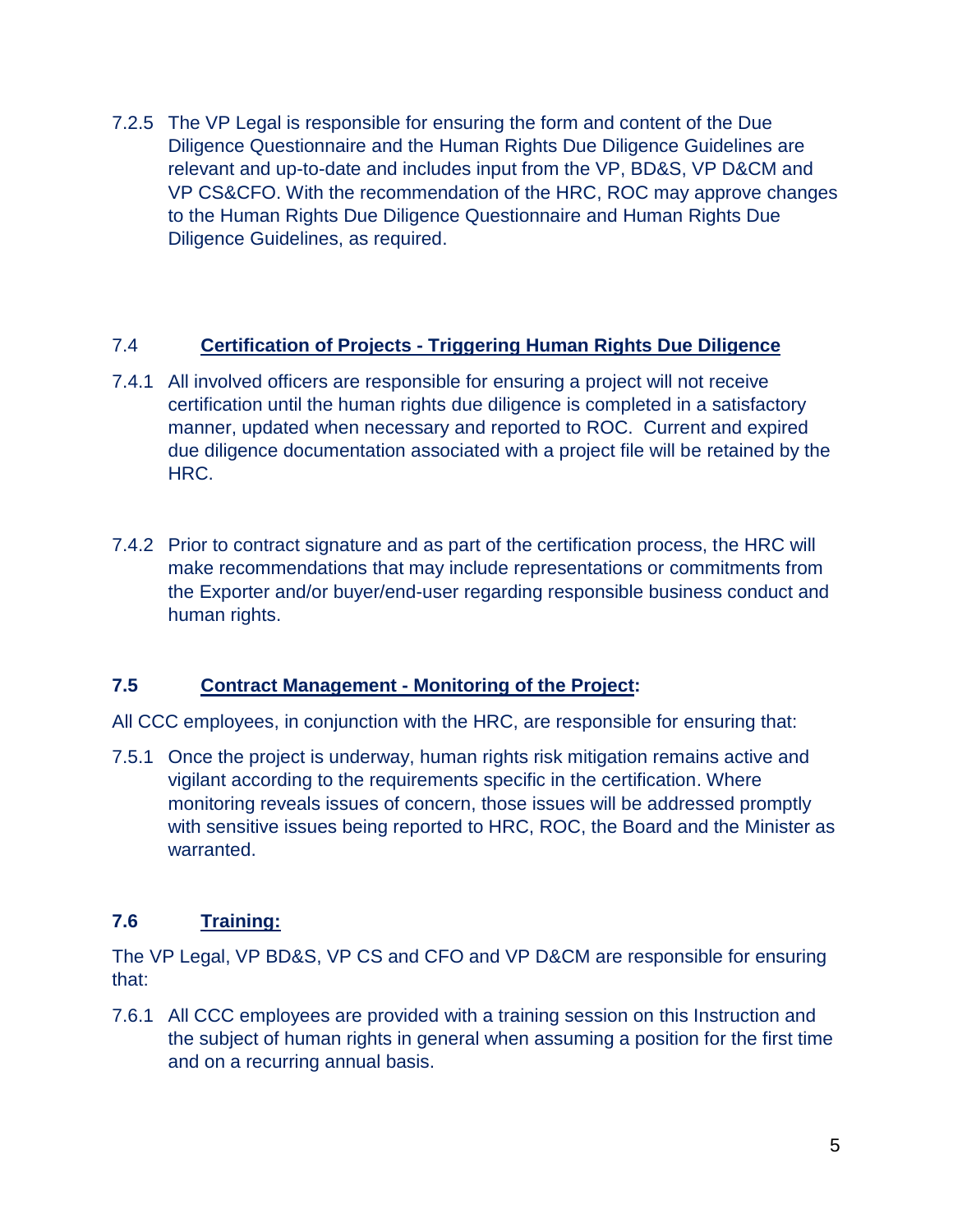# **7.7 Reporting**

The VP Legal is responsible for ensuring that:

- 7.7.1 Human rights findings and risks (transactional or otherwise) will be reported to the HRC and ROC and, where warranted, to Senior Management and to the Board. Sensitive issues will also be reported to the Minister.
- 7.7.2 Information surrounding CCC transactions will be disclosed in accordance with the Transparency and Accountability Policy.

## **8. References**

- 8.1 External
	- 8.1.1 The United Nations Guiding Principles on Business and Human **Rights**
	- 8.1.2 The OECD Guidelines for Multinational Enterprises
	- 8.1.3 The United Nations [Arms Trade Treaty](http://www.tbs-sct.gc.ca/pol/doc-eng.aspx?id=25049)
	- 8.1.4 The Export and Import Permits Act.

## 8.2 Internal

- 8.2.1 Responsible Business Conduct Framework
- 8.2.2 Code of Conduct
- 8.2.3 Human Rights Policy
- 8.2.4 Human Rights Due Diligence
	- 8.2.4.1 Key triggers and internal guidelines
	- 8.2.4.2 Background
	- 8.2.4.3 Exporter Questions (Defence and Security/Infrastructure)
- 8.2.5 Transparency and Accountability Policy

## **9. Exceptions**

The President must approve any exception to this policy with original, written evidence placed on the project file or with the Executive Sponsor as applicable; and, a copy of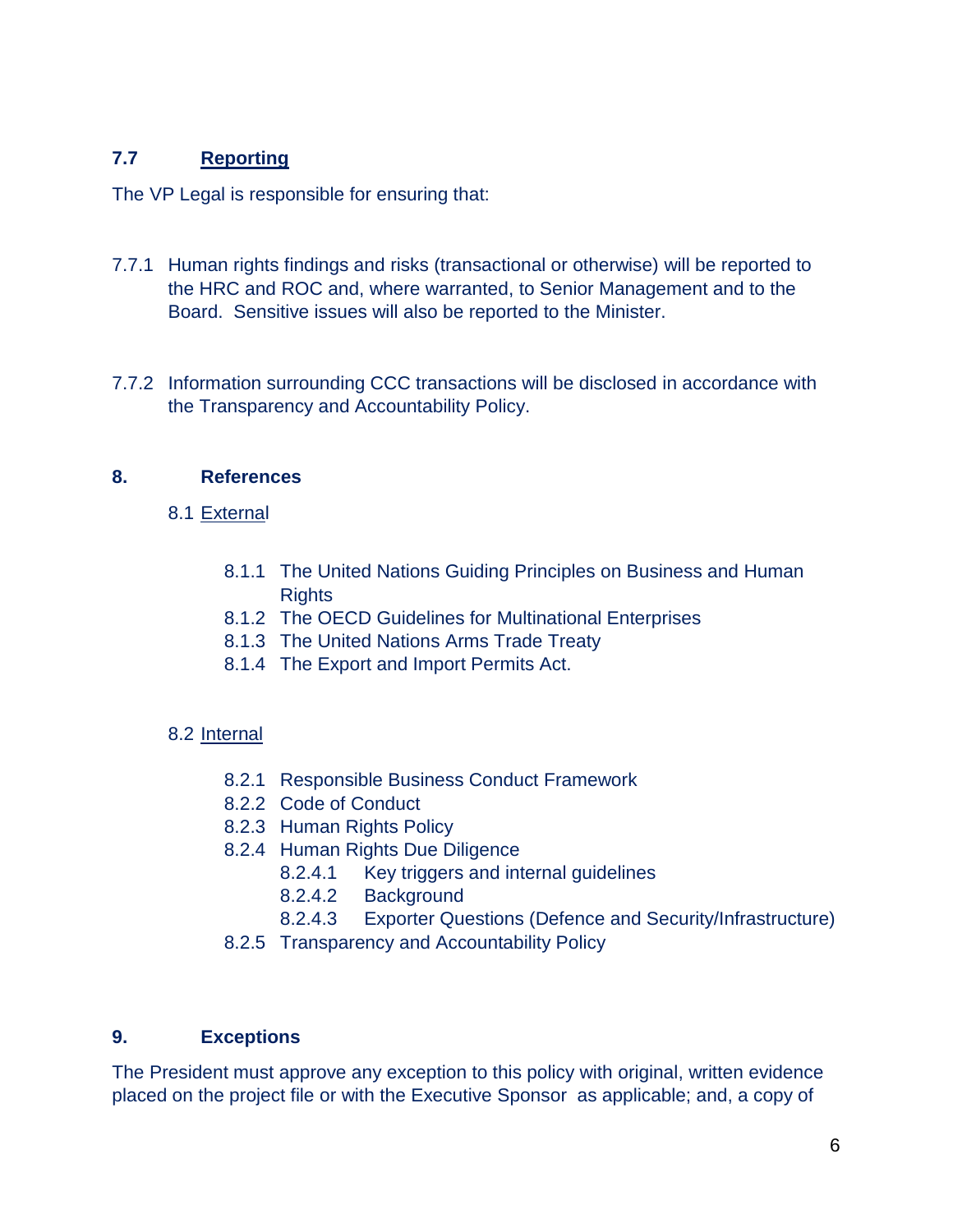such approval forwarded to Quality Management & Process Analyst CS & CFO / QM & P.

# **10. Enquiries**

Enquiries regarding the content of this Instruction may be forwarded to the VP Legal or the Human Rights Committee.